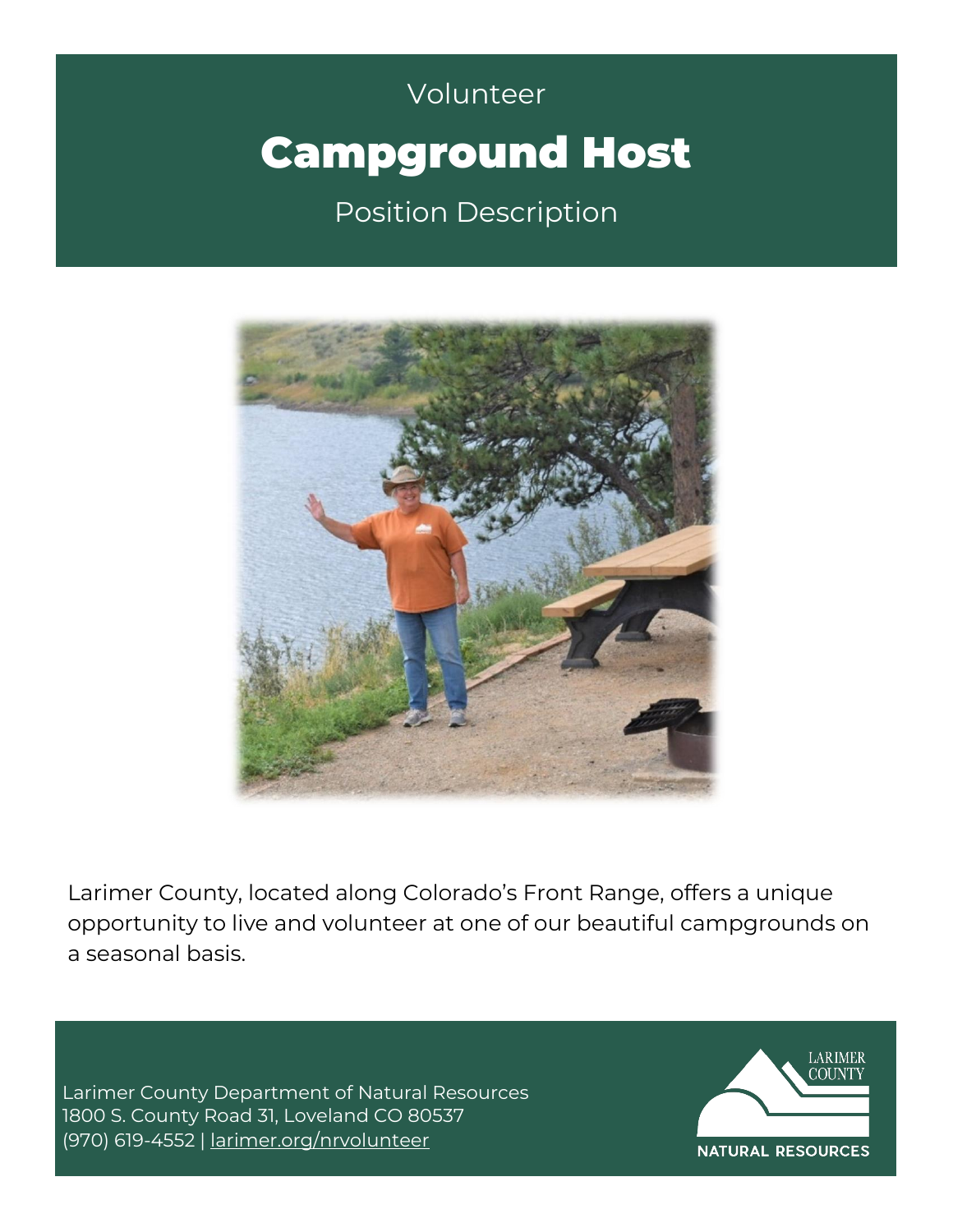

*Our mission is to establish, protect and manage significant regional parks and open lands providing quality outdoor recreational opportunities and stewardship of natural resources values. We are committed to fostering a sense of community and appreciation for the natural and agricultural heritage of Larimer County for present and future generations.* 

# **Position Summary:**

Volunteer Campground Hosts support staff in maintaining a high-level of quality customer service at Larimer County Department of Natural Resources (LCDNR) campgrounds. They provide a friendly, helpful, informative presence and carry out light maintenance and cleaning duties. Volunteer Campground Hosts impact everything from the visitor's experience to the stewardship of grounds and facilities.

## **Benefits:**

- Be an integral part of promoting LCDNR's mission, enhancing the visitor experience and fostering stewardship values
- RV site with full hookups (electricity, water, and sewer)
- Parking pass for Larimer County Department of Natural Resources parks and open spaces
- Uniform t-shirt, hat, and name tag
- Training from experienced public lands staff
- Live in the scenic Colorado Front Range

## **Requirements:**

- Provide your own transportation and living quarters trailer or RV
- Must be friendly, courteous, respectful, flexible, a team-player, and detail-oriented
- Possess a basic understanding of camping and willingness to assist campers of all experience levels
- Good communication skills both verbal and written
- Good time management skills and self-starter
- Ability to learn how to use radio system
- Ability to learn how to operate a golf cart or ATV
- Willingness to abide by all Larimer County Department of Natural Resources regulations and safety guidelines including alcohol and drug use policy
- Able to lift 25 lbs., walk, bend, kneel, carry, push, stoop, squat, twist, grasp, and walk 200 yards
- Possess a passion for public lands and a dedication to public service
- Ability to commit to entire 6-month season
- Complete a criminal and motor vehicle background check
- Willingness to live in a location without reliable cell phone coverage (Horsetooth Reservoir is the only location that has Wi-Fi and reliable cell service)
- Understanding and acceptance of the potential risks for this volunteer position such as extreme weather, potentially dangerous wildlife encounters, unpleasant interactions with the public, and injuries resulting from the physical duties outlined below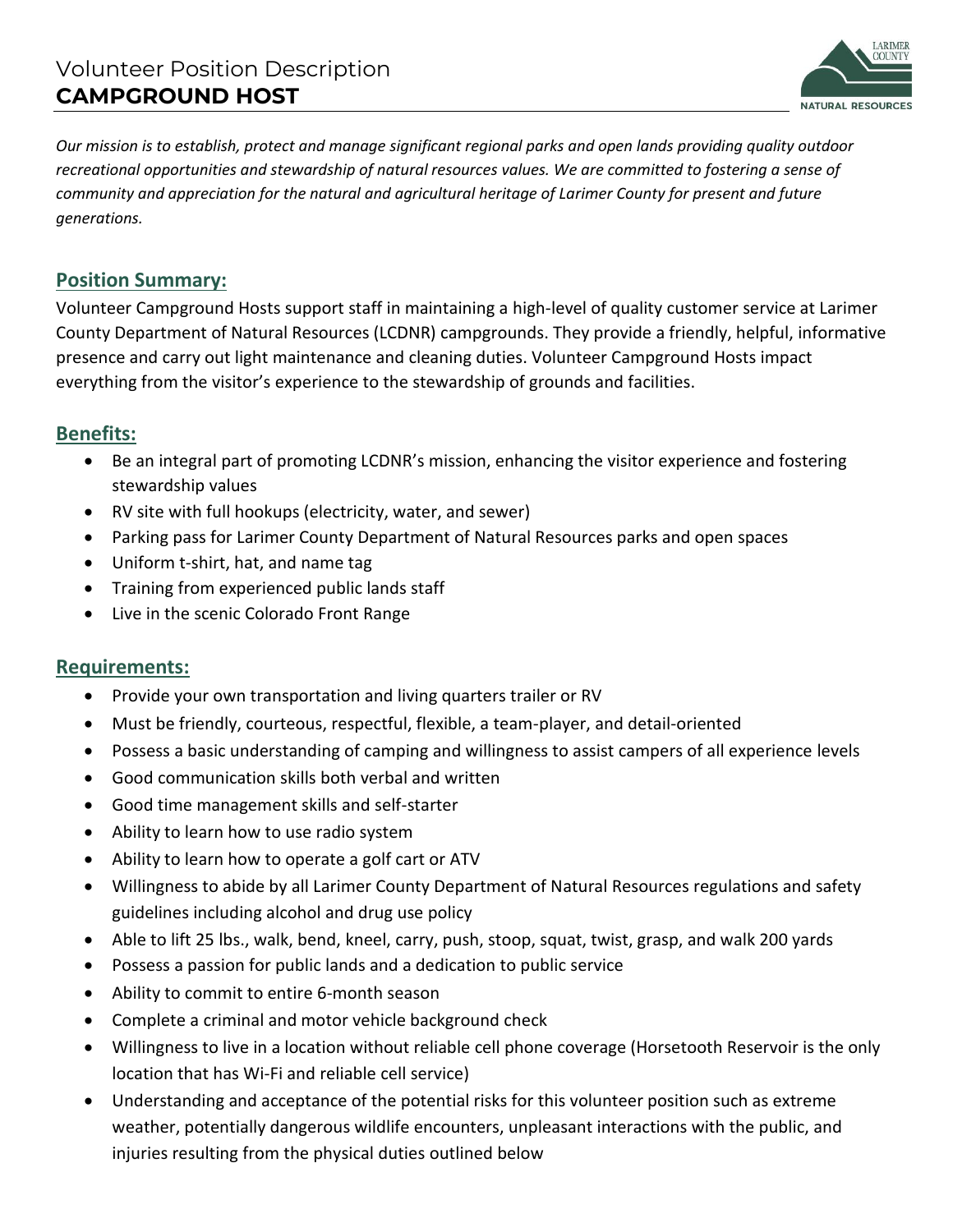# Volunteer Position Description **CAMPGROUND HOST**





## **Duties:**

- Assist with onsite reservation process including but not limited to checking-in campers, reporting unpaid or late arrival guests, placing reservation tags, and communicating issues to staff (specific duties are dependent upon your assigned campground)
- Greet and chat with campers, provide excellent customer service and answer visitor questions about the park or open space, nature, recreational opportunities, and local amenities
- Make regular trips around the campground during busiest times and/or throughout the day
- Assist in maintaining cleanliness of grounds by picking up litter
- Check the sites of campers who have left and ensure it is useable for the next camper including checking fire pits to ensure the fire is out, picking up litter and/or raking the camp pad as needed
- Clean cabins or tipis between visitors (specific campgrounds only)
- Operate golf cart or ATV according to safety guidelines
- Educate campers about rules and regulations and stewardship of natural resources through courtesy contacts; enforcement is the responsibility of LCDNR Rangers
- Communicate daily with LCDNR Rangers & staff including reporting guest or maintenance issues, potential safety hazards, and emergency situations
- Track volunteer hours on a weekly basis either online or a paper time report
- Complete all daily duties during on-duty hours (this may at times exceed 30 35 hours)
- Follow instructions and guidance of LCDNR Rangers and other staff including assigned light maintenance or cleaning duties
- Support Saturday evening education programs in campgrounds by promoting the program to campers ahead of time including distributing flyers and occasionally greeting attendees, starting a fire or other setup help the presenter may require (specific campgrounds only)

# **Training:**

- Campground Host Orientation (5 hours)
- Campground Site-Specific Duties (2 hours)
- ATV or golf cart operation & safety (1 hour)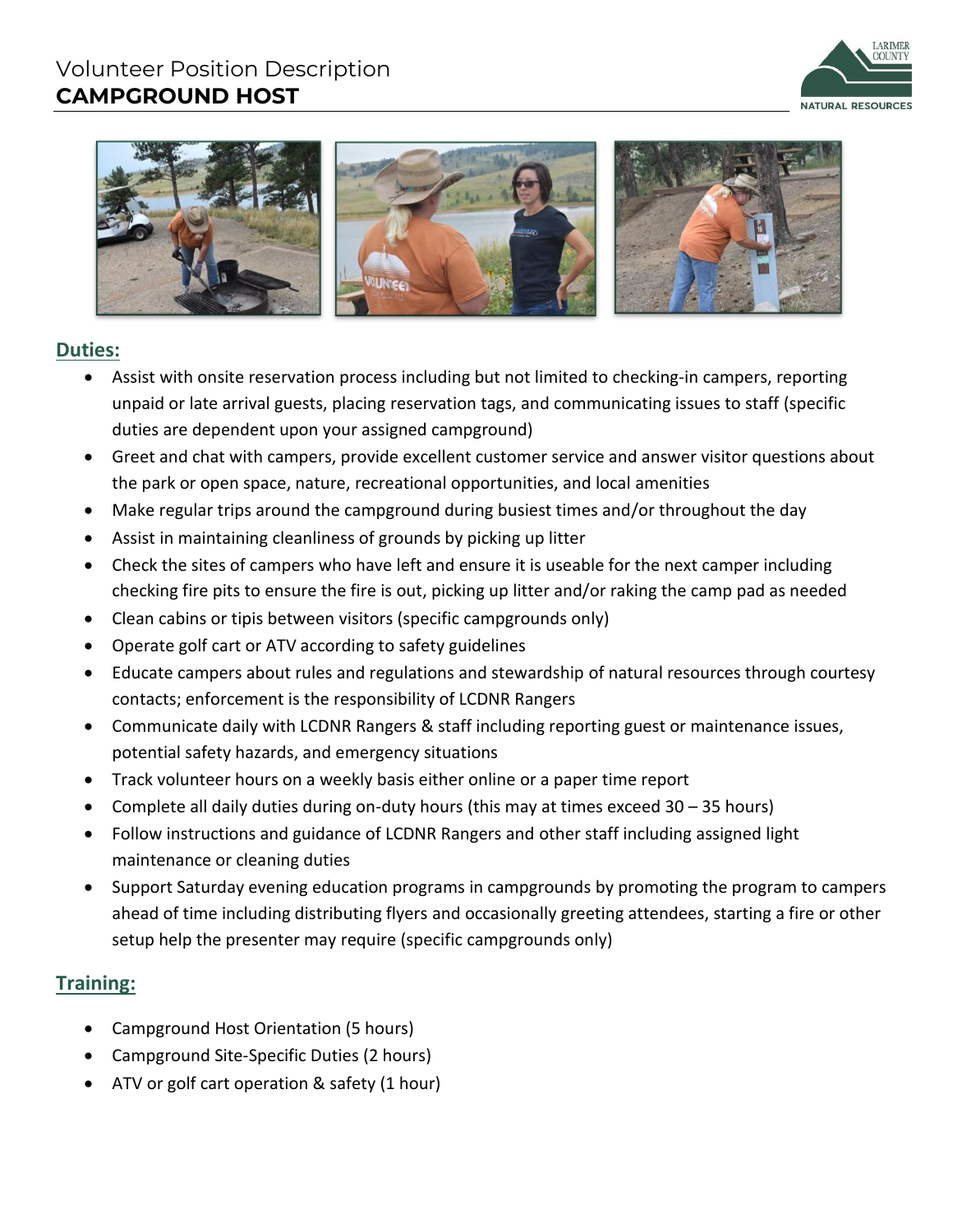# *Hermit Park Open Space – Estes Park, CO*

**2** host positions - due to scope of work and size of property, this location requires teams or couples who can work the same schedule

#### **Schedule:**

- 3-4 days on/3-4 days off, rotated with another host couple/team
- Typical week requires 30 35 hours per person, including on-call hours where the host is available but not actively working
- Season: May October

#### **Duties Specific to Campground:**

- Clean cabins between visitors including sweeping, mopping, wiping surfaces, removing trash, lifting and wiping mattresses, cleaning fire pits, restocking supplies, and completing the cabin cleaning checklist
- Perform complete campground checks twice a day
- Check bear boxes for trash or lost items
- Clean trash out of fire pits and remove excessive ash
- Assist staff with maintenance and cleaning duties as requested

#### **Note:**

- There are no showers at this campground; host must be self-contained within RV
- Host site is separate from visitor campgrounds

# *Horsetooth Reservoir – Fort Collins, CO*

- $\blacksquare$  Inlet Bay Campground 2 host positions
- $\blacktriangleright$  South Bay Campground 2 host positions; due to scope of work, this location requires a team or couple who can work the same schedule

#### **Schedule:**

- 3-4 days on/3-4 days off, rotated with another host couple/team
- Typical week requires 30 35 hours per person, including on-call hours where the host is available but not actively working





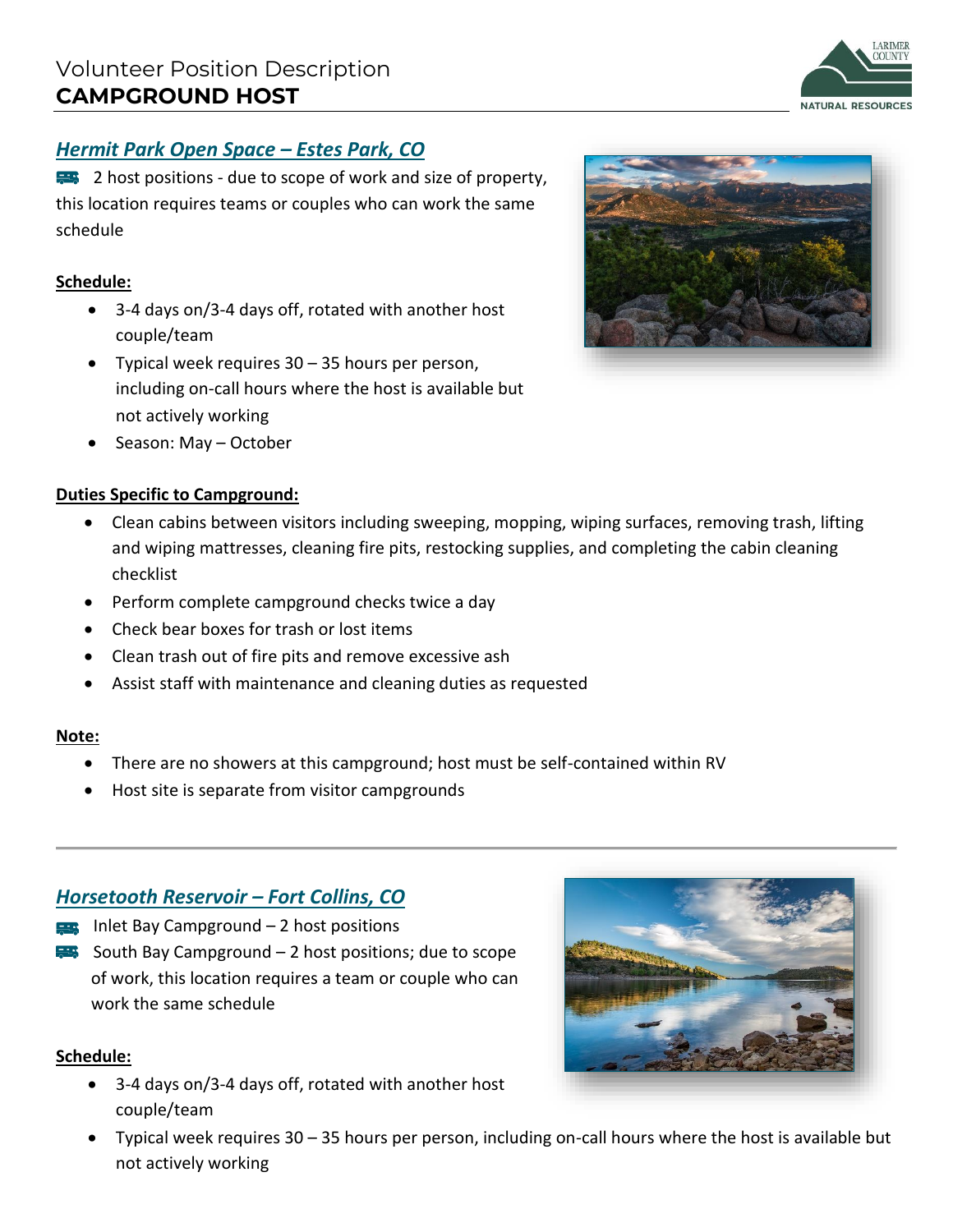

- Summer Season: April September
- Winter Season: October April

#### **Duties Specific to Campground:**

- Remain onsite during on-duty days as backup to Information Center to manage reservations
- Operate campground reservation software including making reservations, camper check-in, and point of sale transactions
- Handle monetary transactions both cash and credit
- *South Bay campground only* clean cabins between visitors including stocking supplies, sweeping, mopping, wiping surfaces, reporting needed maintenance and completing cabin cleaning checklist
- Assist with visitor parking including turning around when lot is full, reminders about not parking on grass, and directing visitor to appropriate places to park

## *Carter Lake area – Loveland, CO*

 $\blacktriangleright$  South Shore Campground – 1 position; due to scope of work, this location requires a team or couple who can work the same schedule.

- $\equiv$  Eagle Campground  $-1$  position
- $\blacktriangleright$  Flatiron Reservoir 1 position
- Pinewood Reservoir 1 position

#### **Schedule:**

- Wednesday Saturday (plus holidays)
- Typical week requires 30 35 hours per person, including on-call hours where the host is available but not actively working
- Season: May September

#### **Duties Specific to Campground:**

- Stock toilet paper and empty trash can in vault toilets as needed
- Assist with visitor parking including turning around when lot is full, reminders about not parking on grass, and directing visitors to appropriate places to park
- Clean trash out of fire pits and remove excessive ash
- *Flatiron Reservoir only* clean tipis on weekends before new arrivals
- *Pinewood Reservoir only* open trash dumpster in the morning and close at dusk